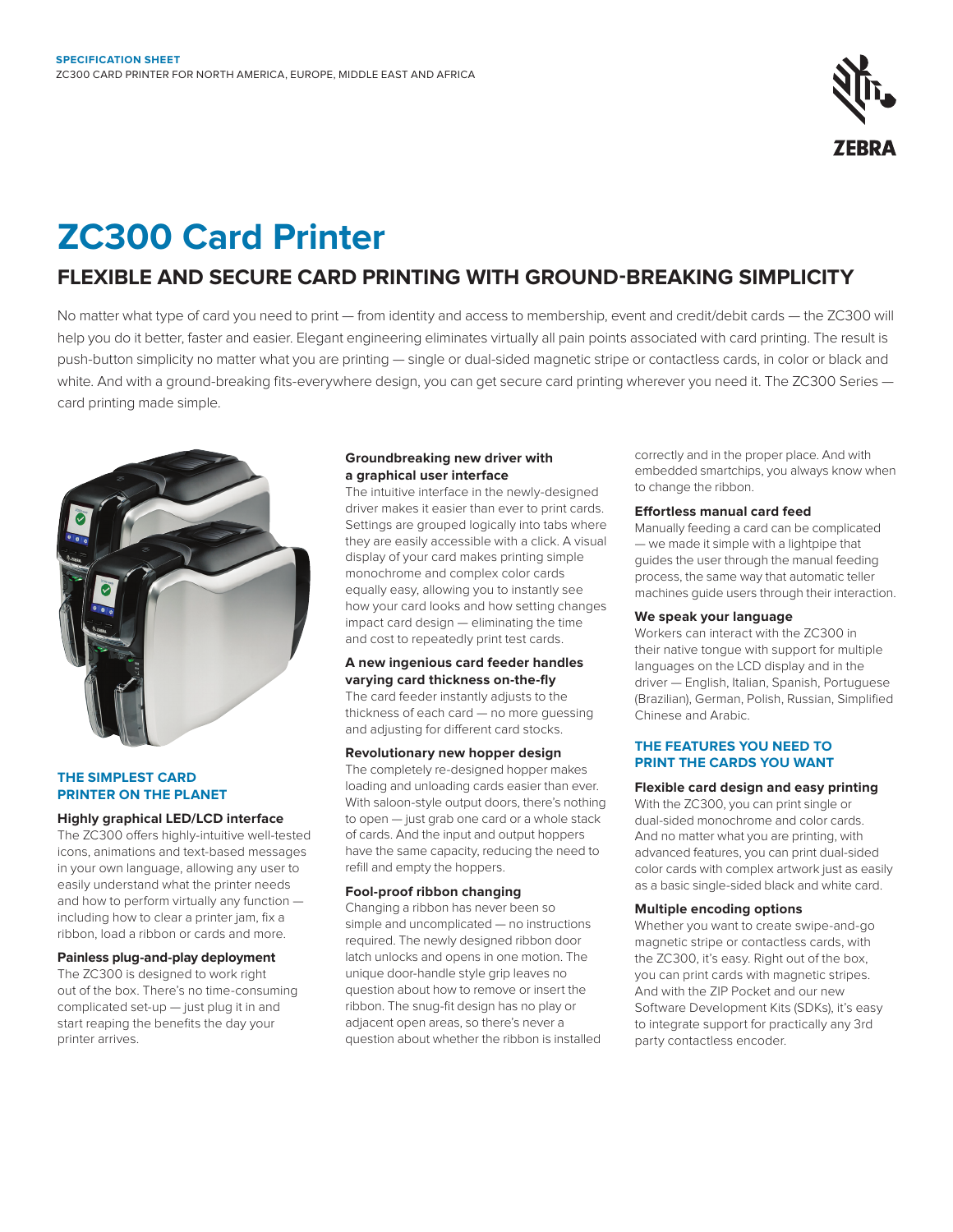## **GROUND-BREAKING 'FITS EVERYWHERE' DESIGN**

#### **Good looks that fit in anywhere**

Even though the ZC300 is built for business, it has the consumer good looks required to fit in customer facing areas, from the retail store to the hospital admission desk.

#### **Sized to fit wherever you need printing**

Your printer shouldn't dictate where you can issue cards — it should fit wherever card printing is needed. From the minimal footprint and the slimmest profile to the lowest clearance in this printer class, the ZC300 is designed to fit in the most possible places including under a counter or shelf.

## **All the connectivity options you need**

Connect to one computer through the onboard USB to create a standalone printing station. Use the integrated Ethernet connection to give everyone who needs card printing instant access, maximizing printer usage. And improve deployment flexibility with optional Wi-Fi, eliminating the time and cost to run network cabling to your printers.

## **Printer cover lock**

The printer cover lock prevents the theft of card stock and rejected cards, providing the security required for installation in public-facing areas.

## **ADVANCED SECURITY**

## **Printer and host authentication**

Advanced security features enable printerto-host authentication to prevent printing from unauthorized applications or devices.

## **AES data encryption**

Government-grade encryption protects the most sensitive data during printing, such as account numbers.

## **BOOST VALUE WITH NEW CAPABILITIES AND THE RIGHT SUPPORT**

## **Get unmatched value with Print DNA — only from Zebra**

The printer hardware is just the start of what you need to maximize the value of your printers. That's why we created Print DNA — because what's inside your printer matters. The Print DNA family of solutions brings unmatched ease of use, ease of integration and security to card printing, streamlining your business processes, improving operational efficiency and reducing development and deployment time and cost.

## **Protect your investment with Zebra's superior support services**

No matter what level of support you need, there is a Zebra support service that is just right for your business. With Zebra OneCare, no matter what happens to your printer, it's covered. If you just need access to technical support, choose Zebra's Technical Software and Support (TSS). And if you want help setting up and configuring the hundreds of settings on local and remote ZC300 printers, our Install & Configuration Assistance (ICA) Select program provides the support you need.

### **The ZC300 is ideal in many applications, including:**

#### **General Access Control**

• Employee badges

#### **Education**

• Access control cards for identification and facility access for K-12 and higher education campuses

## **Retail/Hospitality**

- Membership cards
- Events and season passes
- Guest/passenger cards
- Food safety labeling

## **GET THE FLEXIBLE CARD PRINTER THAT DELIVERS GROUND-BREAKING SIMPLICITY AND SECURITY.**

**FOR MORE INFORMATION, VISIT [WWW.ZEBRA.COM/](http://www.zebra.com/zc300)ZC300 OR ACCESS OUR GLOBAL CONTACT DIRECTORY AT [WWW.ZEBRA.COM/CONTACT](http://www.zebra.com/contact)**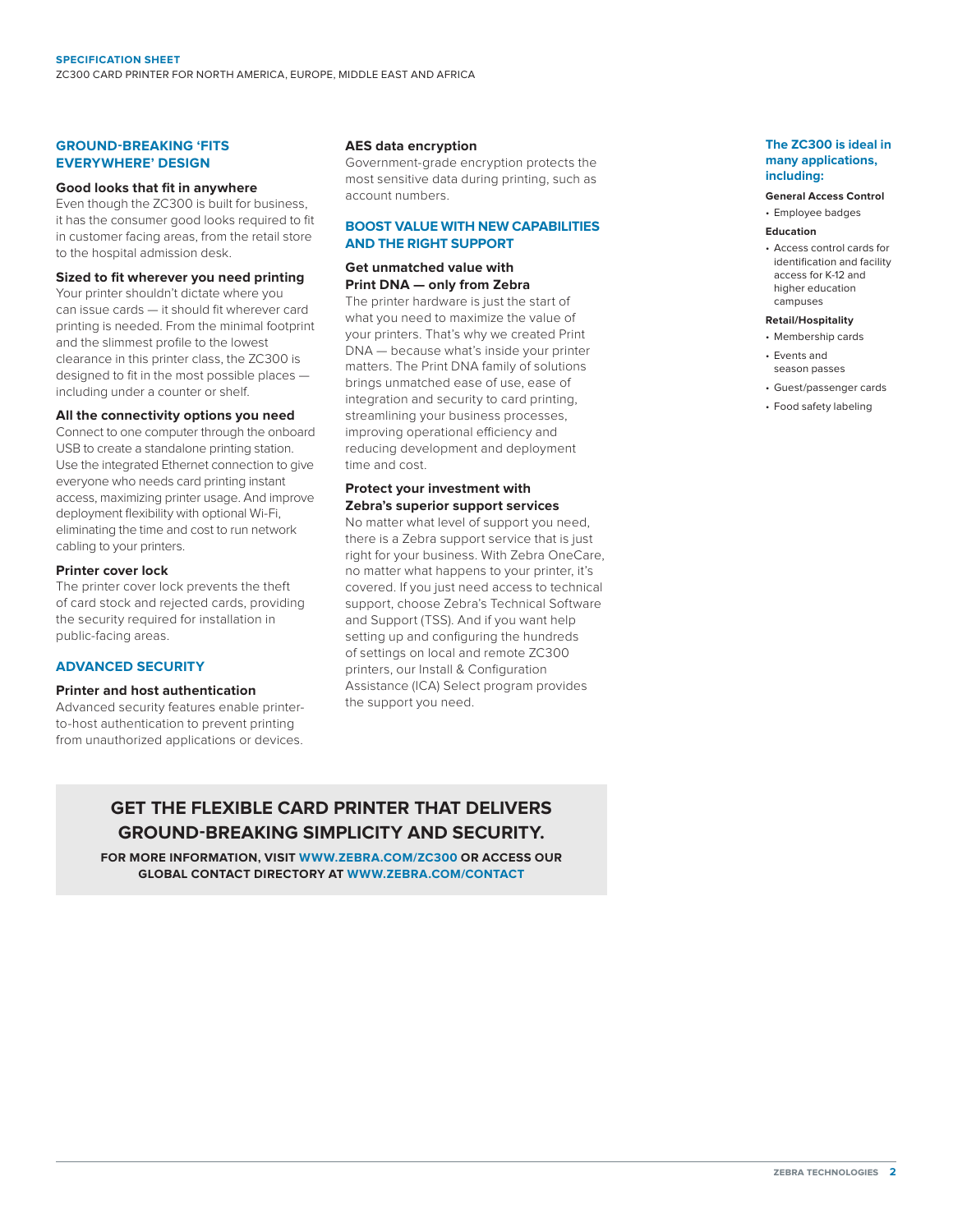## **ZC300 Card Printer Specifications**

#### **PRINTER NAME**

#### ZC300 (NA and EMEA)

## **STANDARD FEATURES**

- 300 dpi (11.8 dots/mm) print resolution
- 2 GB flash memory
- Image size: 1006 x 640 pixels
- Auto calibration of ribbon
- USB 2.0 and Ethernet 10/100 connectivity
- 100 card capacity auto-adjusting input hopper (30 mil)
- 100 card capacity output hopper (30 mil)
- Manual card feeding capability with LED bezel
- Graphical color LCD
- 3 Tricolor printer status indicator lights
- Kensington® secure lock slot
- Print Touch NFC tag for online printer help and documentation access
- Printer host authentication
- Data encryption
- Two-year unlimited warranty on printer and printhead

#### **PRINTING SPECIFICATIONS**

- Dye-sublimation thermal transfer direct to card print method
- Full-color or monochrome printing
- Single and dual-sided printing
- Edge-to-edge printing on standard CR-80 media

Printing throughput (cards per hour) based on batch printing with USB connectivity. Times may vary depending on the computer configuration.

- 900 cards/hour single sided monochrome
- 200 cards/hour single-sided YMCKO
- 140 cards/hour dual-sided YMCKOK
- 450 cards/hour dual sided monochrome

#### **MEDIA SPECIFICATIONS**

#### **Supplies Specifications:**

NOTE: The ZC300 printer is designed to work only with Zebra genuine ribbons. Ribbons are included in a simple-to-load cartridge.

| <b>Cartridge Image Count</b> |
|------------------------------|
| 200                          |
| 300                          |
| 200                          |
| 400                          |
| 250                          |
| 700                          |
| 700                          |
| 2000                         |
| 1500                         |
| 1500                         |
| 1500                         |
| 1500                         |
| 1500                         |
| 1500                         |
|                              |

Ribbon availability may vary by region.

• \*Zebra intelligent technology automatically detects and authenticates ribbon

• Cleaning roller is included with each ribbon

• Two available cleaning kit options: your choice of two (2) or five (5) isopropyl alcohol cleaning cards (1,000 images/card)

## **MEDIA SPECIFICATIONS (CONTINUED)**

#### **Card Compatibility:**

NOTE: For optimum print quality and printer performance, use of Genuine Zebra supplies is recommended.

- Card Thickness: 10-40 mil
- Card Size: CR80 ISO 7810 ID-1 format, CR79
- Card Material: PVC and PVC composite
- Adhesive back and writable back cards
- Spot color or monochrome printing only on < 20 mil thick cards and CR79 cards

#### **OPERATING CHARACTERISTICS**

|                                 | $-$ Temperature: 41° F to 77° F/5° C to 25° C<br>- Humidity: 35% to 65% non-condensing<br>• Auto-switching single-phase AC power |  |
|---------------------------------|----------------------------------------------------------------------------------------------------------------------------------|--|
| Electrical                      | • Operating range: 90-132VAC and<br>190-264VAC RMS                                                                               |  |
|                                 | • Frequency range: 47-63 Hz                                                                                                      |  |
|                                 | $\overline{\bullet}$ FCC Class A                                                                                                 |  |
| <b>PHYSICAL CHARACTERISTICS</b> |                                                                                                                                  |  |
| <b>SINGLE SIDED</b>             |                                                                                                                                  |  |

| ----------        |                                                                       |
|-------------------|-----------------------------------------------------------------------|
| Dimensions        | 10.2 in. H x 6.2 in. W x 15.1 in. D<br>258 mm H x 157 mm W x 383 mm D |
| Weight            | 8.8 lbs (4.0kg)                                                       |
| <b>DUAL SIDED</b> |                                                                       |
| Dimensions        | 10.2 in. H x 6.2 in. W x 18.4 in. D<br>258 mm H x 157 mm W x 468 mm D |
| Weight            | 9.7 lbs (4.4 kg)                                                      |

## **COMMUNICATIONS AND INTERFACE CAPABILITIES**

USB 2.0 — Standard

Built-in 10/100 Ethernet — Standard

802.11ac with MFi — Optional

#### **ENCODING OPTIONS AND SPECIFICATIONS**

• Magnetic stripe encoder — ISO 7811 (new and pre-encoded; tracks 1, 2, and 3; high and low coercivity; stripe down and stripe up with duals-sided printers) \*

• Third party contactless encoder integration kit\*

\*Field upgradeable options

Continued on back